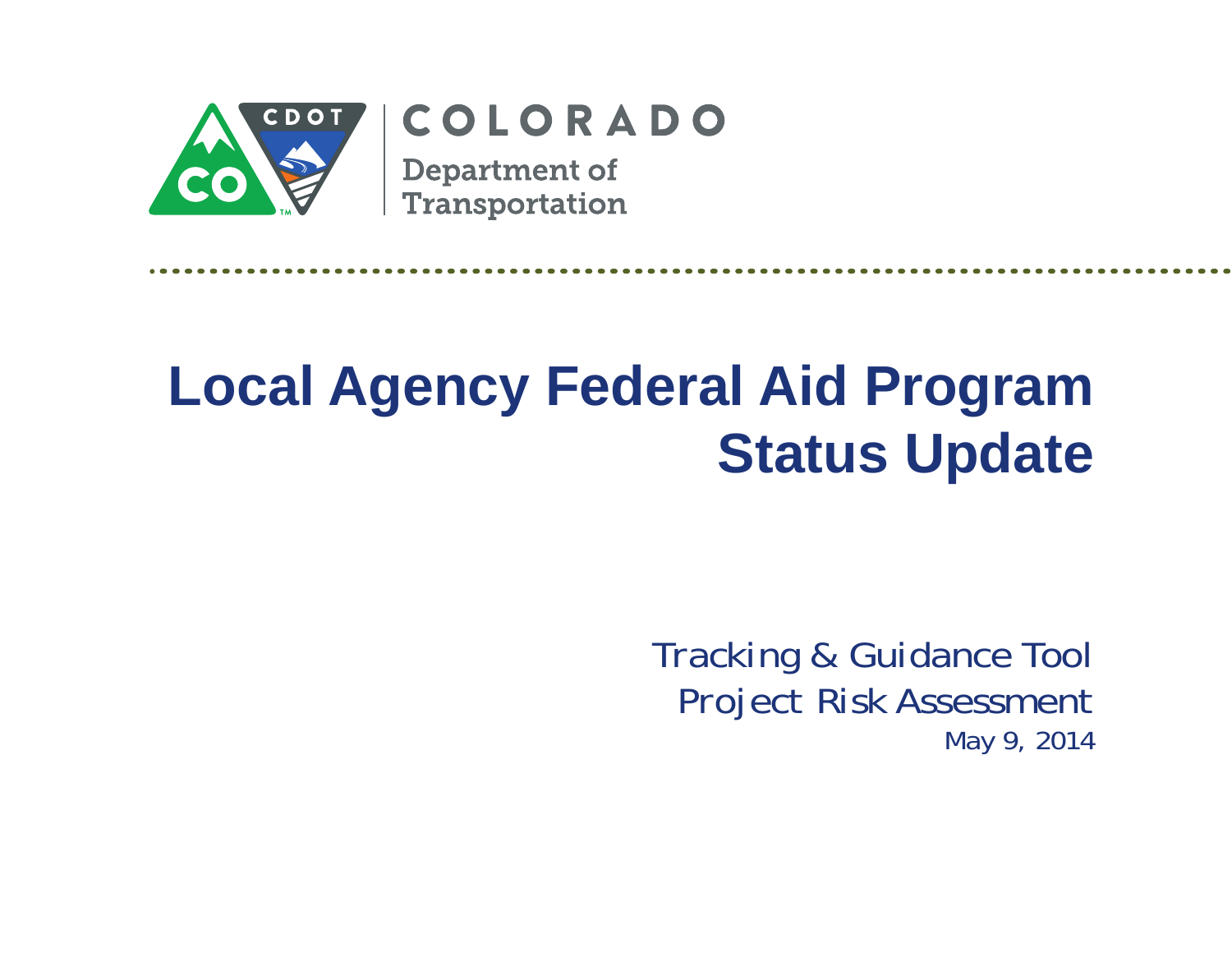

## **Navigate: an interactive, web-based guidance and project tracking tool**

- Allows CDOT AND local agency staff to "track along" with key project milestones (IGA's, design review, ad dates, etc.)
- • Integrates learning and informational tools, data exchange methods, and other features
- User acceptance testing was conducted last December and January
- Multiple Local Agencies participated
- Navigate became available for use March 31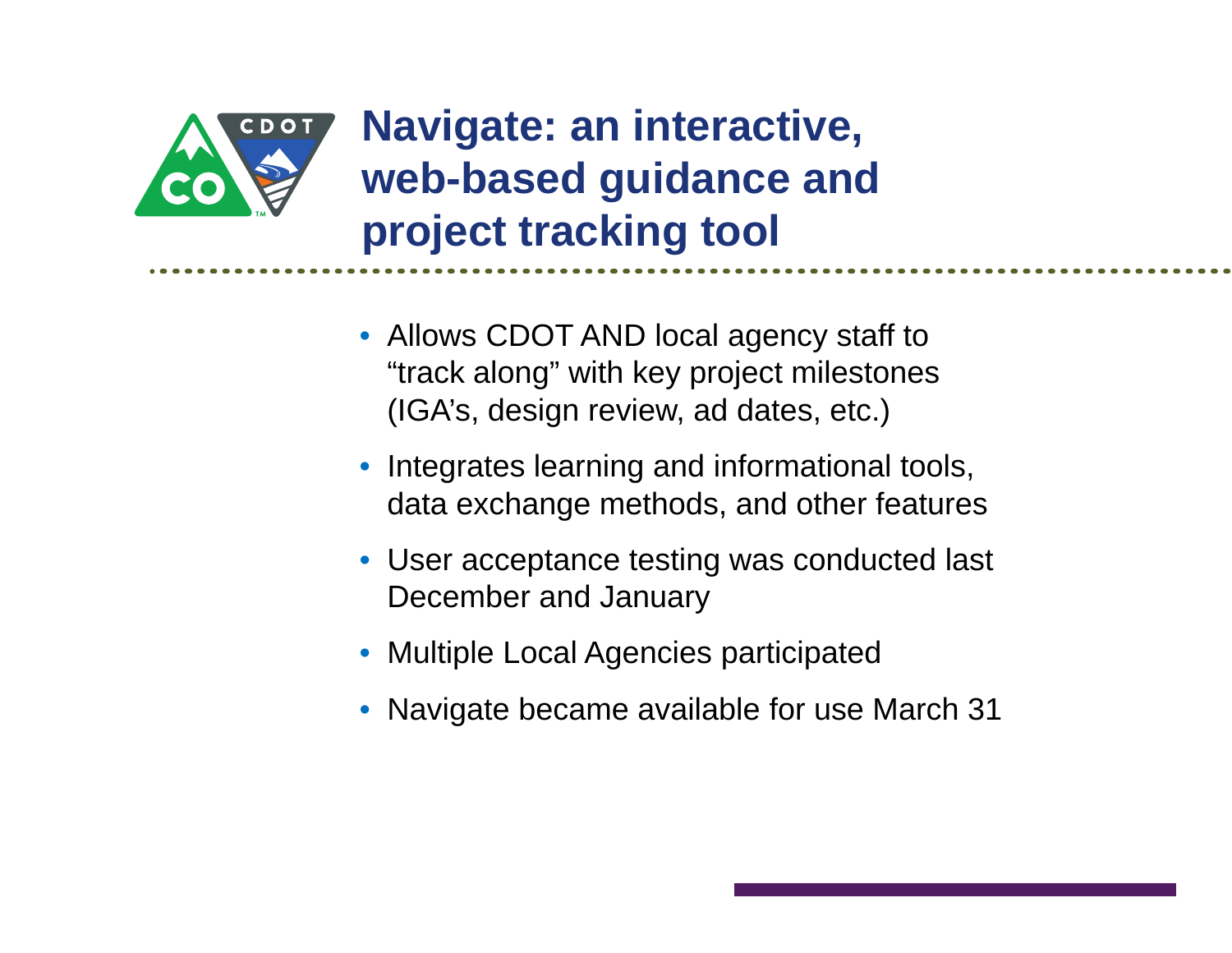

- City of Boulder
- City of Colorado Springs
- City and County of Denver
- Eagle County
- City of Lafayette
- Mesa County
- Town of Pagosa Springs
- Summit County
- DRCOG
- FHWA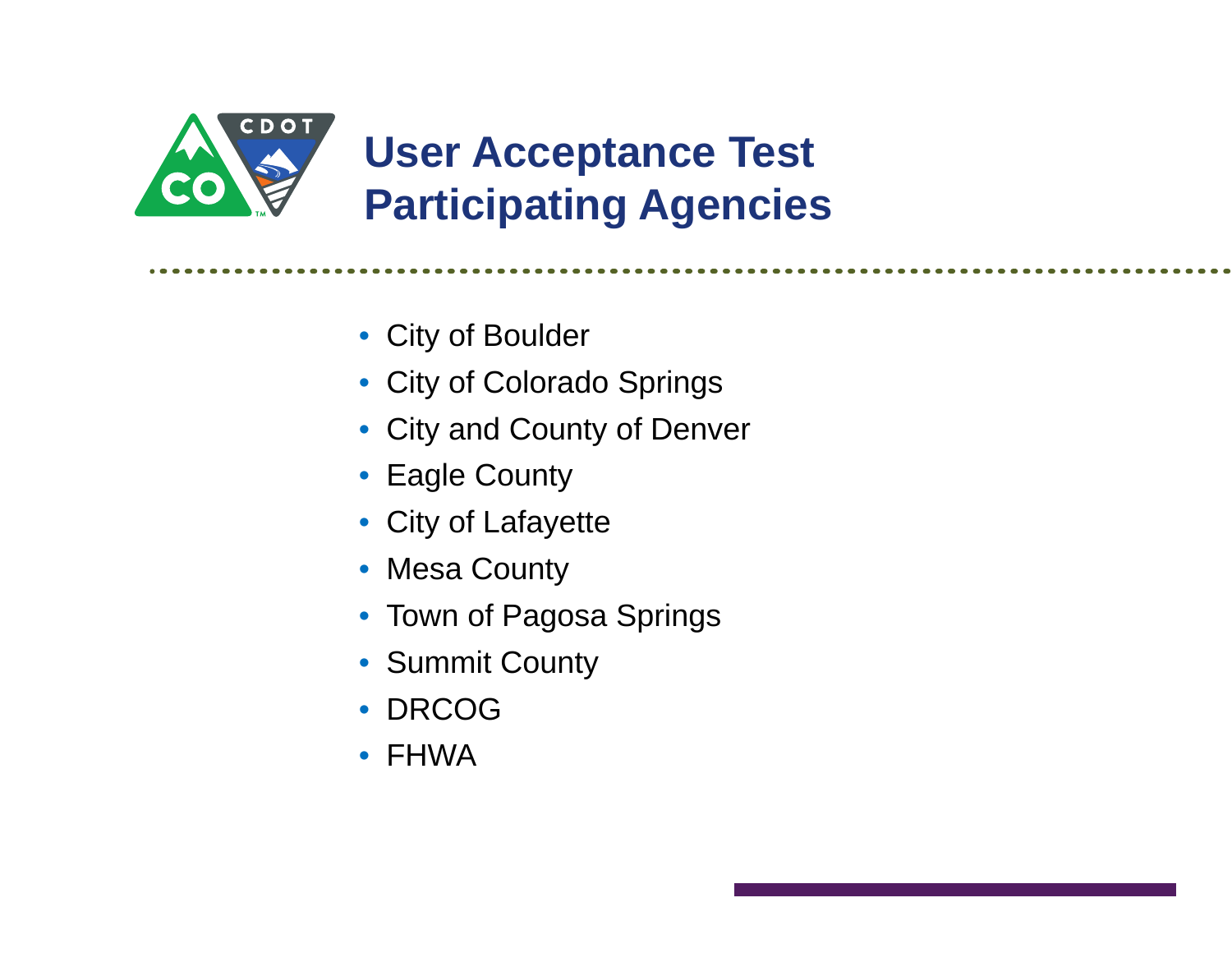

- Enhances CDOT/Local Agency communication regarding critical project issues
- CDOT staff will focus oversight role on most riskcritical project elements
- Methodology is incorporated into Navigate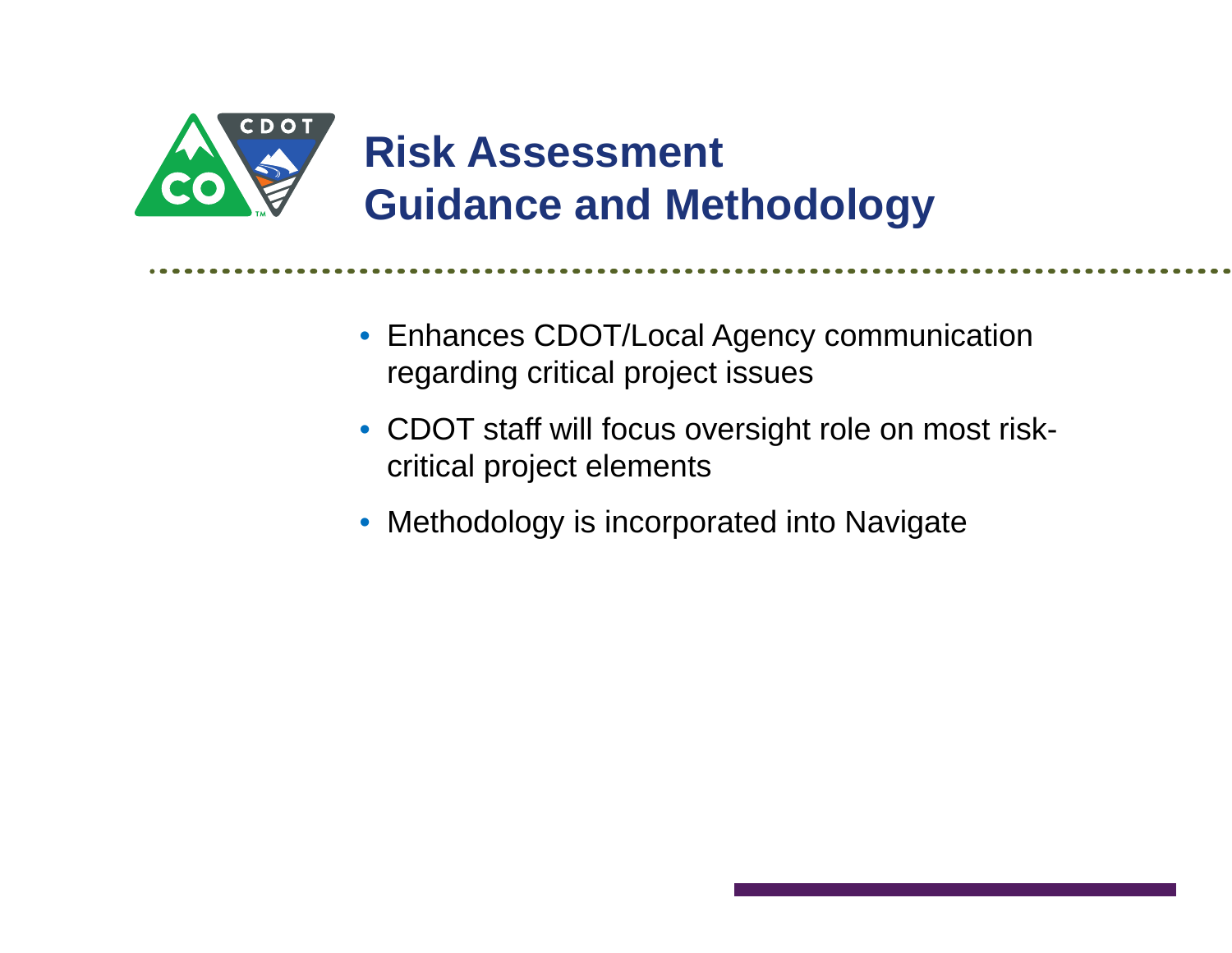

• Navigate will be used on all LA flood recovery projects

- Enhancements will include electronic interim reimbursement submittals and a simple "project checkbook"
- Risk assessment will be conducted on all Local Agency Projects
- Next update in July or August will include a demo of Navigate